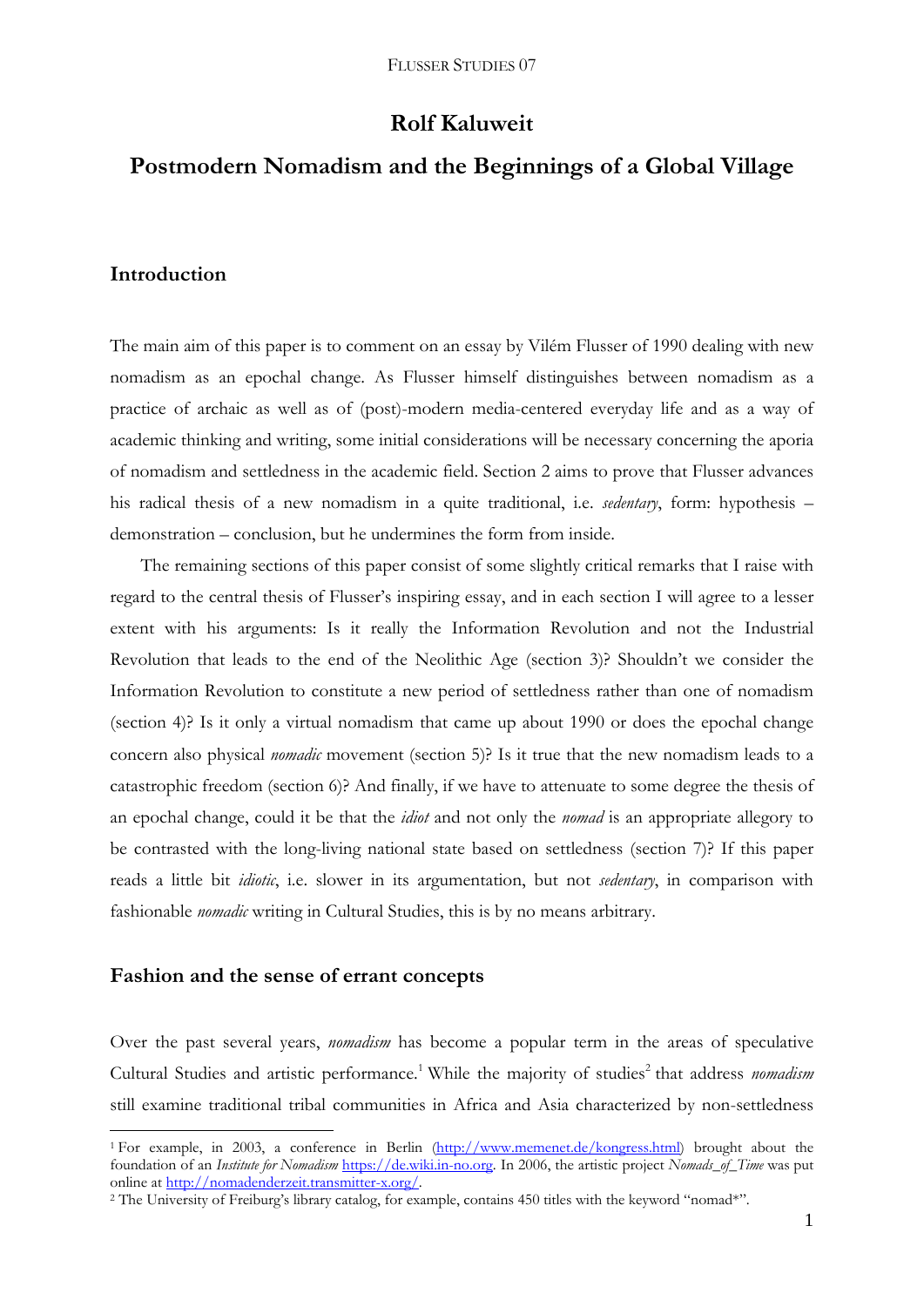and cattle breeding, in theories in Cultural Studies and Literature the concept of *nomadism* appears together with other keywords such as hybridism, translation, transcription, migration, and space, among others.<sup>3</sup> These words represent concepts that are connected to each other: to a certain extent they form the *plateaus* of a rhizomatic discourse à la Deleuze and Guattari (1980 / 1987); but they also refer to another group of concepts such as identity, center, homogeneity, stability, and territory. The evocation of the former suggests that the latter denote entities which are precarious if not non-existent.

As Sokal / Bricmont (1998) showed in their provocative essay *Fashionable Nonsense*, postmodern Master Thinkers such as Lacan, Kristeva, Deleuze and Guattari, and others often avoid giving definitions and instead employ chains of concepts that build upon each other: it is obvious that much of the actual work in Cultural Studies and Literature – for example the studies I cite in footnote 3 – is influenced by the academic style of the incriminated French thinkers. Even if one could attribute some sense to one or the other term in collocations such as nomadism, hybridism, translation, transcription, migration, space, and so on, one still gets the impression that some of the actual discourses in Cultural Studies get out of hand and turn into pure jargon or *name dropping* in which the individual keywords are chosen particularly for their catchiness. On the other hand, Jacques Derrida, especially in his early works,<sup>4</sup> showed that the *conceptual-chains-approach* can be quite innovative and fruitful as long as it consists of deconstruction and dynamic sampling of given conceptual oppositions in a post- or maybe better neo-structuralist vein.

But is the distinction between jargon and analytical discourse put forward by Sokal and Bricmont really legitimate? Can it be justified across different prominent philosophical traditions? Or does it solely depend, as Flusser remarked in  $1990$ ,<sup>5</sup> upon whether one should take the position of a *sedentary*, *honest* thinker, for whom *nomadic* thinking appears as "mystic babbling" (Flusser 1990: 29) or as "senseless gibberish" (Flusser 1990: 31)? However, as Flusser points out, if one chooses a *nomadic* point of view, then the *desire to possess* concepts, as is proper in analytical philosophical discourse, can only be considered a crazy endeavor.

The aporia that appears here is quite complex: Most of the scholars who attend conferences on nomadism, hybridism, translation, transcription, migration, space, and so on, are university professors who hold a chair in a more or less well-endowed department, sign their name to books and articles, and accept invitations to receive academic distinctions. Thus, if they voice

<sup>&</sup>lt;sup>3</sup> I just give some more or less arbitrary examples for a striking academic boom: Benítez-Rojo (1992), Buchholz (2000), Bujdei (2000), Maffesoli (2000), West (2002), Zaslove (2000).

<sup>&</sup>lt;sup>4</sup> For example *La voix et le phénomène*, De la grammatologie, Marges de la philosophie. See the English translations of these works indicated in Reference Section.

<sup>&</sup>lt;sup>5</sup> An excerpt of the essay "Nomanden" is published in an English version with the title "Nomads" in Flusser (2003a), but the passages cited here do not figure in the English text.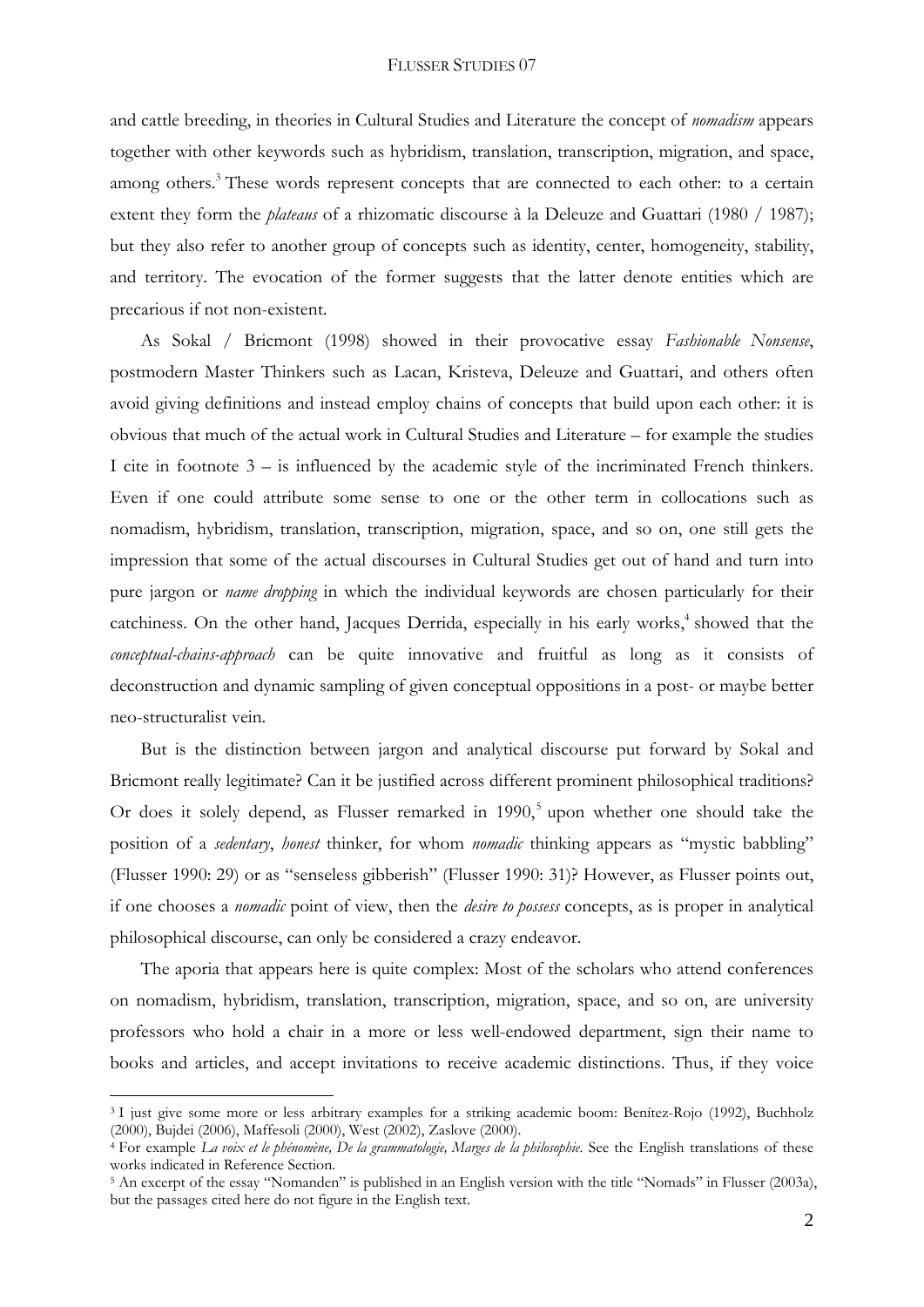criticism toward academic *settledness* – related to concepts such as identity, center, homogeneity, stability, territory, and so on – it happens from an interior position, and the applause that they receive is somewhat paradoxical: either their discourse exceeds or falls short of the *sedentary* academic standards:<sup>6</sup> it runs the risk of becoming incomprehensible and of being only acceptable because it comes from a distinguished professor; or they meet the established academic standards and the discourse yielding a subversive *nomadic* content refers paradoxically to a traditional *sedentary* form.

This is not the place to judge all of the works cited in footnote 3 in this respect. They are, as I have pointed out there, just arbitrarily chosen examples of a general academic fashion. Without a more detailed look on their argumentation, I would not like to decide to which degree they meet standards of logic and clarity. And if they do not, it would be still an open question, if they exceed these standards in an innovative way or if they fall short of them.

I will only comment briefly on one of the cited works that in fact would be in my opinion a prime example of a discourse that falls short of academic standards: The book *Du nomadisme. Vagabondages initiatiques*, published in 2000 by the French sociologist Michel Maffesoli. Maffesoli forgoes a phenomenological study of the *nomad* and anecdotally evokes the compatibility of this figure with certain phenomena of life nowadays. According to Maffesoli, a nomad's lifestyle seems to be almost everything ranging from tourists on a packaged holiday to the promiscuous Don Juan jumping from one mistress to the other. Maffesoli himself seems to employ a *nomadic* style wandering from quote to quote without ever critically distancing himself from a famous author or comparing differing opinions.

Nonetheless, an interesting contribution put forth by Maffesoli is the oxymoron of *dynamic rootedness*, which he uses to try to explain the dialectics of settledness. He claims that it arises from nomadism and is then conquered anew by nomadism. Maffesoli also argues that settledness would not exist without nomadism and vice versa. The oxymoron *dynamic rootedness*, however, has the quasi-effect of fixing this dialectal movement instead of moving with it. Avoiding a desconstructionist argumentation that would have shown the *roots of nomadism* and the *dynamics of settledness*, Maffesoli seems to place himself in an imaginary exterior position and repeats the gestures of philosophical summarizing by using a totalizing term that he allegedly wants to overcome.

Maffesoli's academic style is exactly the contrary of Flusser's in his short article *Nomadische Überlegungen* from 1990 that has been published in an English version with the title *Thinking about* 

<sup>6</sup> These standards are of course not easy to determine. To nail things down we could refer to the standards of logic and conceptual clarity defended by Sokal and Bricmont.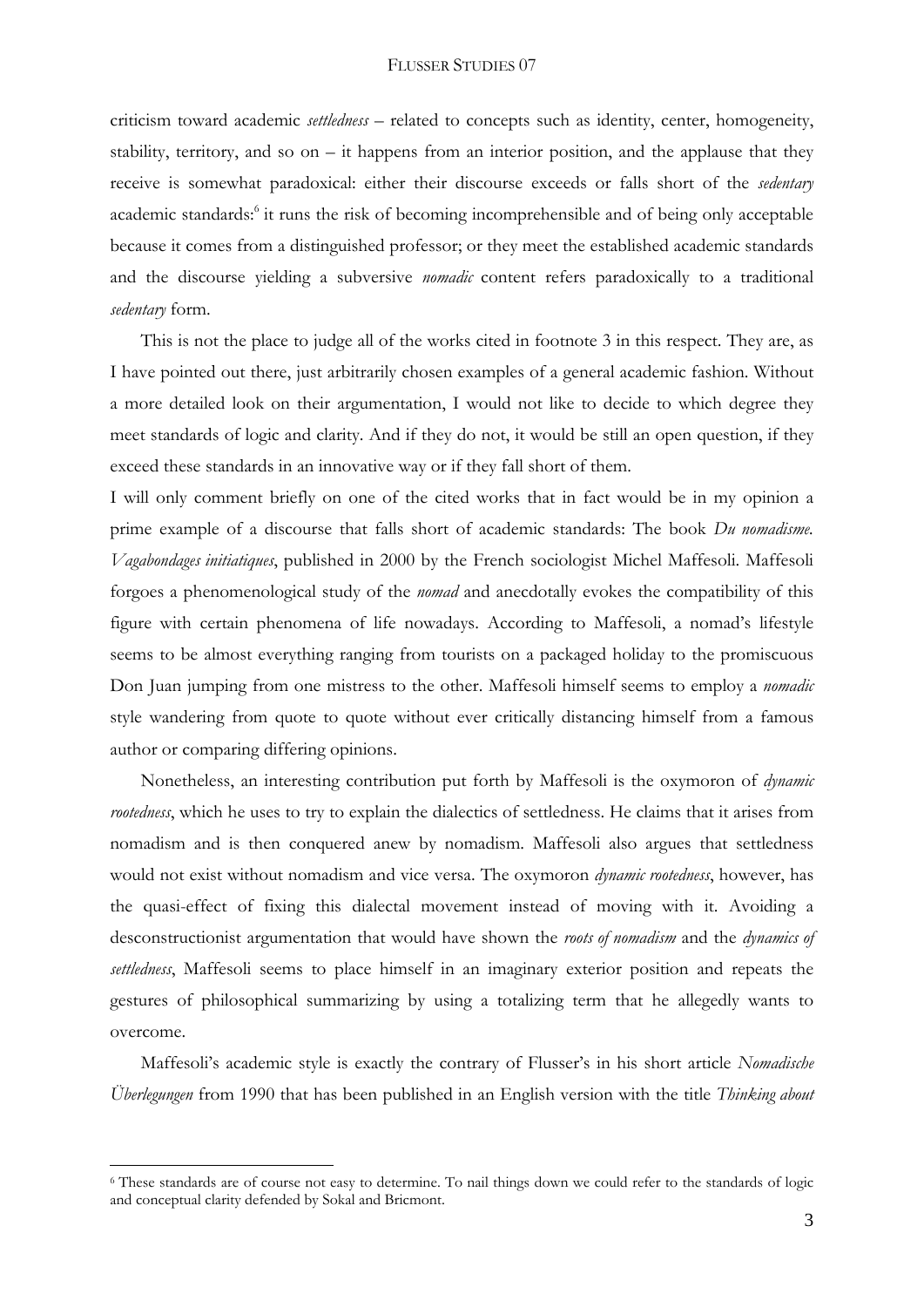*Nomadism* in 2003.<sup>7</sup> Flusser's article can be considered a prototype within an academic discourse that brings forward outrageous ideas in a conventional structure and style. He follows, as I would like to demonstrate in the following section, a traditional line of argumentation – hypothesis, demonstration, and conclusion – but leaves it suspended due to the discourse's specific content.

# **Thinking nomadism in a sedentary form**

1

Flusser begins with the hypothesis of an innovative periodization of human history divided into three epochs – the Paleolithic Age up to the invention of agriculture, the Neolithic Age up to 1990, and the near Future of New Nomadism, justified by the serious interest people take nowadays in thinking about nomads. He considers this justification a vicious circle:

"Um das Interesse am Nomadismus zu rechtfertigen, teilen wir die menschliche Zeitspanne neu ein, und um diese Neueinteilung zu rechtfertigen, rufen wir dieses Interesse zum Zeugen. Aus diesem Zirkel muß ausgebrochen werden. Dies kann gelingen, wenn man die beiden hier vorgeschlagenen Daseinsformen, also Nomadentum und Seßhaftigkeit, zuerst phänomenologisch miteinander vergleicht und sie sodann in die Neueinteilung einbaut" (Flusser 1994: 58).

"To justify our interest in nomadism, we divide the span of human existence anew, and to justify this new classification, we call on our interest as evidence. We must break out of this circle. This can be done if the two forms of existence proposed here—nomadism and settledness—are first compared to each other phenomenologically and then integrated into the new classification" (Flusser 2003a: 41).

In the German text, he uses the verb *einbauen* [to assemble], an architectural metaphor that he repeats in the conclusion and that organizes the whole argumentation. Unfortunately, this metaphor is lost in the English translation. Its function is to signalize a thoroughly constructed building of ideas whose topping-out ceremony he can celebrate in the conclusion of his article (Flusser 1994: 64 / Flusser 2003a: 46). Nevertheless, in his conclusion he states that "we have begun to live nomadically" because of "a breaching catastrophe that will make the world uninhabitable, tear us from our homes, and expose us to danger" (Flusser 2003a: 46). I would like to draw the intention to the fact that the danger affects paradoxically the solid construction of the argumentation itself. As we will see in detail, it is the wind of nomadism tearing down the traditional academic building of an essay – hypothesis, demonstration, and conclusion – that

<sup>7</sup> The original German text has been published three times: Flusser 1994: 55-64. Flusser 1997: 150-159, Flusser in Röller / Wagnermeier 2003b: 188-195. In the following, I am quoting from the first publication in 1994 and its English translation (Flusser 2003a) discussing, whenever useful, the problems that the translation brings about for the understanding of Flusser's approach. In the same year 1990, Flusser wrote a longer article entitled "Der Nomade" from which I have already quoted (Flusser 1990). I will abstain here from a more detailed reading of this article and concentrate on his essay *Nomadische Überlegungen* [*Thinking about Nomadism*].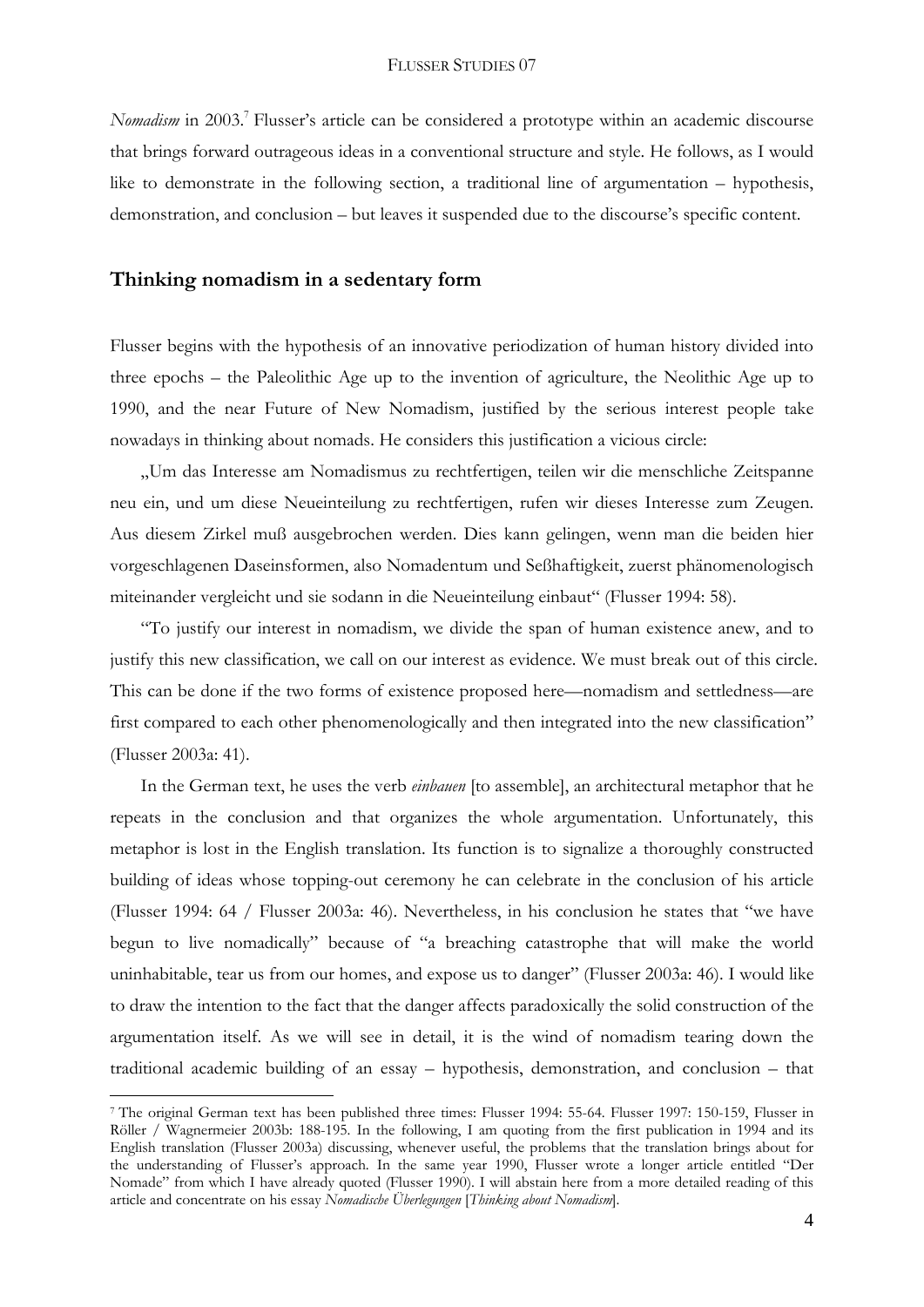Flusser tries to block up in a form that is in open contradiction with the content it conveys. However, it is a contradiction, to speak with Flusser, "with a method":

"Alle Ziele sind Zwischenstationen, sie liegen neben dem Weg (griechisch metodos), und als Ganzes ist das Fahren eine ziellose Methode" (Flusser 1994: 60).

"All goals are way stations; they are situated next to the pathway (Greek metodos), and the wandering, taken as a whole, may be seen as an aimless method" (Flusser 2003a: 43).

Again the English translation differs from the German text: "maybe seen as" introduces a stand-off, that the apodictic German "ist" ('is') do not contain. It looks like Flusser himself adopts this method and this is a quite unspectacular break with the traditional make up of his essay.

Greek μέθοδος means *to pursue, to pave the way*, from μετά *between*, *behind* and όδός *way*. Taking this etymology seriously, Flusser's method does not turn into a totalizing, stagnant concept like Maffesoli's "dynamic rootedness" whose inner tension remains suspended, but it also does not simply pursue the route that leads from nomadism to settledness and beyond. Flusser hints at his method in the middle of the essay instead of explaining it at the beginning, and this is by no means arbitrary, because a nomadic discourse does not progress straightforwardly. By choosing apparently a traditional academic, i.e. *sedentary*, form, he begins with a hypothesis (about the periods of human history) and proves it at the end. The new (methodical) nomadism, which the essay (from a sedentary academic perspective) appears to state, is only available in the middle of Flusser's text. In this respect, he joins and separates the hypothesis and its proof in a veritably unsettling manner.

I would now like to come back to the beginning availing myself, too, of a fairly traditional academic approach and then retrace the argumentation of Flusser's essay step by step. Flusser begins his argumentation by stating that there is an increasing interest in nomadism, and he interprets this trend as a sign of a turn of an era (Flusser 1994: 55; Flusser 2003a: 38). With the refreshing radicalism that characterizes his thinking, he subsequently examines the traditional periodization of human history and distinguishes three epochs: the Stone Age is followed by a long Neolithic Age characterized by settledness, which ranged from ca. 8000 B.C. until the year 1990, and is superceded by a post-historical period of nomadism (Flusser 1994: 56; Flusser 2003a: 40). To justify this radical thesis, he proceeds, as I have already cited above, with providing a phenomenological definition of sedentary people and nomads.

In this respect, Flusser's phenomenology clearly differs from the indeterminacy of the fashionable jargon mentioned earlier. Of course, thinking operations that strive to define the boundaries of concepts may never stop. Their results remain provisional. One who abstains from the intellectual work of defining concepts from the outset, however, runs the risk of losing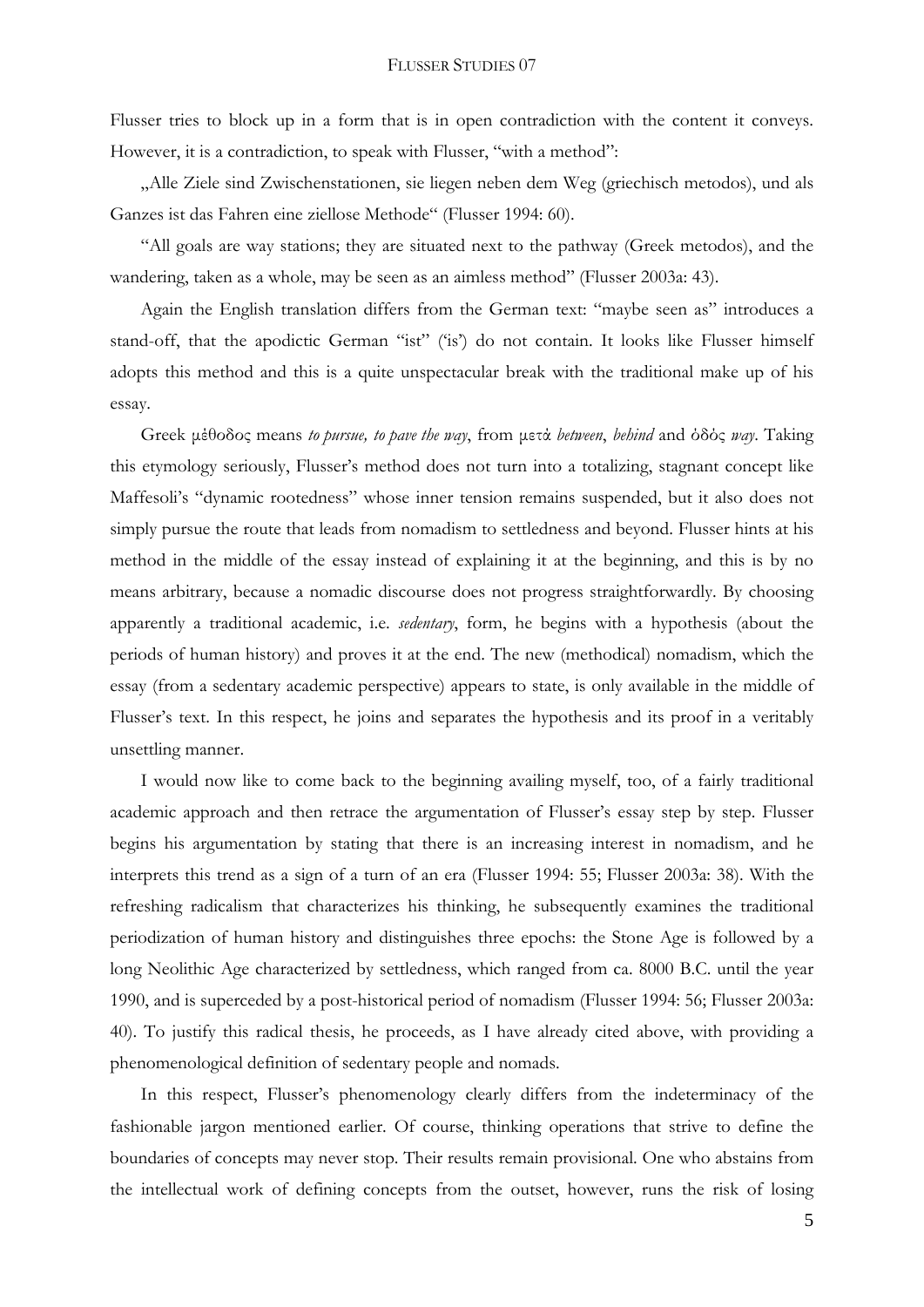himself in the gibberish. It is therefore not arbitrary, either, when speaking of *nomads* or *migrants*. A migrant does not leave her area voluntarily but rather is forced in some way. Her odyssey, at least in her range of expectations, is finite: sooner or later she arrives at another shore and attains what Flusser (1994: 35) calls "an unacceptable reality of second rank." The migrant thus passes from one situation of unlivable settledness into an unlivable second one. Migration leads to the interaction of two socio-cultural domains, not to the abundance of one domain and the adoption of another.<sup>8</sup> This insight can be visualized in the following way:



Fig. 1: Mapping of Migration

Migration turns out to be a transfer of sedentary cultural practice to a new living space by which it is redefined and modified, but not abandoned as such. It could be an aim of a philosophy of migration to broach the issue of oscillation between two domains of sedentary cultural practice. It could help to understand Maffesoli's *dynamic rootedness* from the inside: not as a totalizing concept of human condition in general, but as a temporalized and spatialized paradox that characterizes the cultural practice of migrants as a special, but increasingly important part of our first world societies.

On the contrary, nomadism, which is our actual concern, refers to just one space that might be vague in its boundaries. Nomads scorn settledness from the outset. They move from way station to way station without striking roots. Hence, the mapping of nomadism differs rigorously from the mapping of migration:



Fig. 2: Mapping of nomadism

<sup>8</sup> See Glick-Schiller et al. (1999).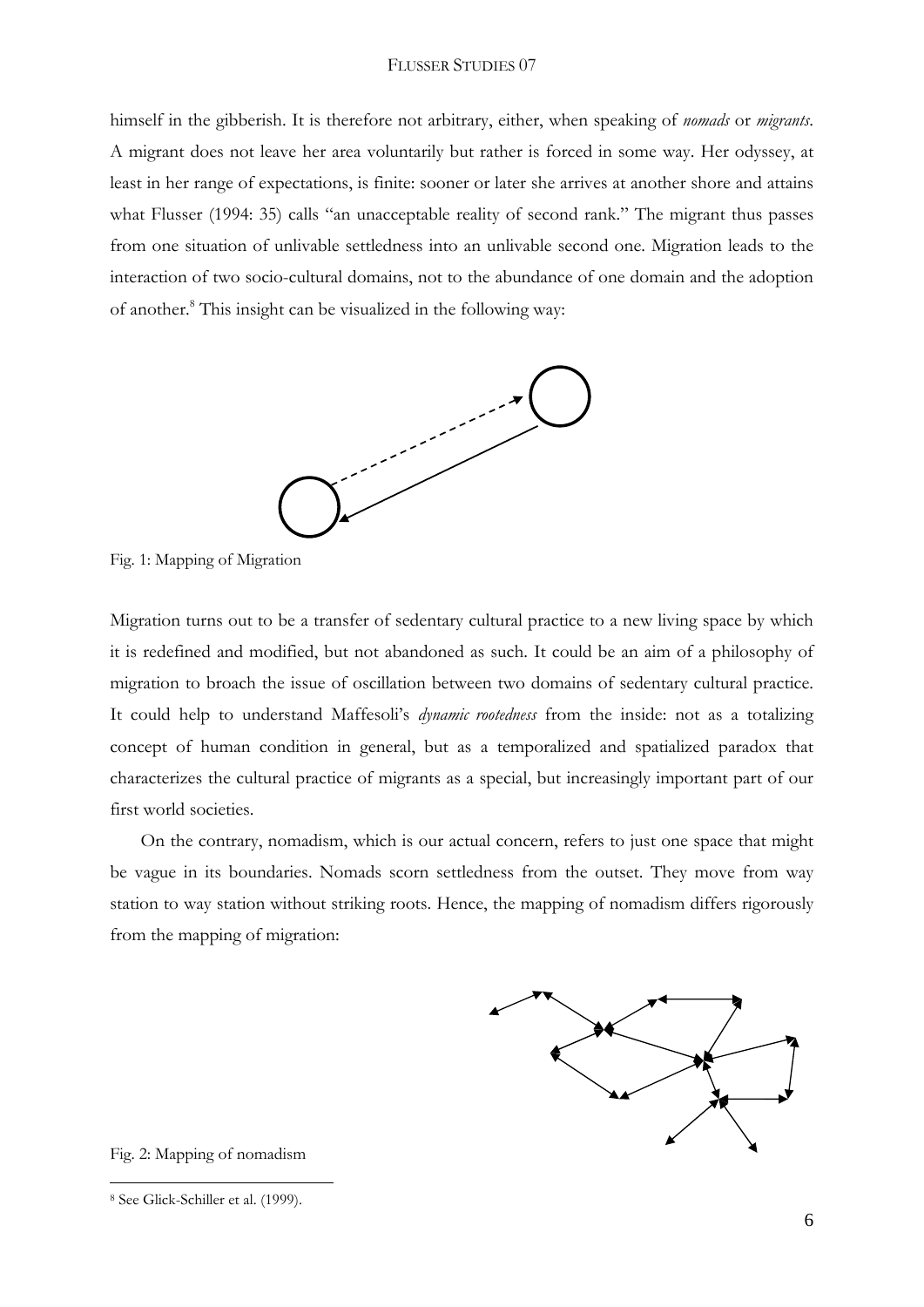As Flusser remarks in *Thinking about Nomadism*: "Nomaden sind Leute, die hinter etwas herfahren, etwas verfolgen. Etwa zu sammelnde Pilze oder zu tötende Tiere oder zu melkende Schafe. Gleichgültig, welches das verfolgte Ziel ist, das Fahren ist keineswegs beendet, wenn es erreicht wurde" (Flusser 1994: 60).

"Nomads are people who pursue some goal, whether gathering mushrooms, killing animals, or milking sheep, and so on. Whatever their goal, their wanderings do not come to an end when the goal has been achieved" (Flusser 2003: 43).

The English translation attenuates the central aspect of Flusser's phenomenological view of nomadism: "to pursue some goal" has a purely physical reading. It means *hinter etwas herfahren* ('to go after something'). Following Flusser, a nomad's dynamism is not rooted at all and the nomad, then, is not a migrant because neither from her perspective nor from the perspective of the sedentary person does she aim towards immigrating anywhere. The nomad does not come with the precarious hope to stay: "the wandering of nomads is open-ended" (Flusser 2003a: 43).

Flusser's *Thinking about Nomadism*, therefore, does not seem to fit well with his thoughts about a future philosophy of emigration. In this respect, the rash mixing of both concepts can be blamed on the editors of the 1994 volume *Von der Freiheit des Migranten: Einsprüche gegen den*  Nationalismus,<sup>9</sup> in which the essay appears first among different articles about migration.<sup>10</sup> In *Thinking about Nomadism*, Flusser does not allude to migrants once. Rather, he construes the concepts of *nomads* and *sedentary people* based on phenomenological views of nomadism and settledness, although he is aware of the difficulty of such a classification from the very beginning. In a simple, seemingly naïve manner that the English translation attenuates by using a more technical jargon – *localized* for *sitzen* (lit.: 'sit') and adding *condition* and the logical connection *because* – Flusser notes that:

"… zwar sitzen Seßhafte und fahren Nomaden, aber beides ist provisorisch, beide sind Menschen" (Flusser 1994: 58).

 "…although the settled are localized and nomads wander, both conditions are contingent, because both are human beings" (Flusser 2003a: 41).

<sup>9</sup> As we have already seen, the editor of the English translation, Anke Finger, added another essay on nomadism not available in the original volume. Her idea was to provide Flusser's essays that are disputing nationalism, which includes topics on migrants as well as nomads; of course, she didn't want do obfuscate that there are important

<sup>&</sup>lt;sup>10</sup> In his interesting article "Nomadentum als konkrete Utopie – Unterwegs zu einer Philosophie der Migration" ["Nomadism as a concrete utopia – in route to a philosophy of migration"], Rüdiger Zill (forthcoming) unfortunately does not differentiate strongly between the two concepts either. In his article he traces, above all, the tradition of the concept of migration in the German-language philosophy of the interwar years. In the fourth paragraph of Zill's article, he abruptly begins to speak about nomads, without contrasting this figure with that of migrants.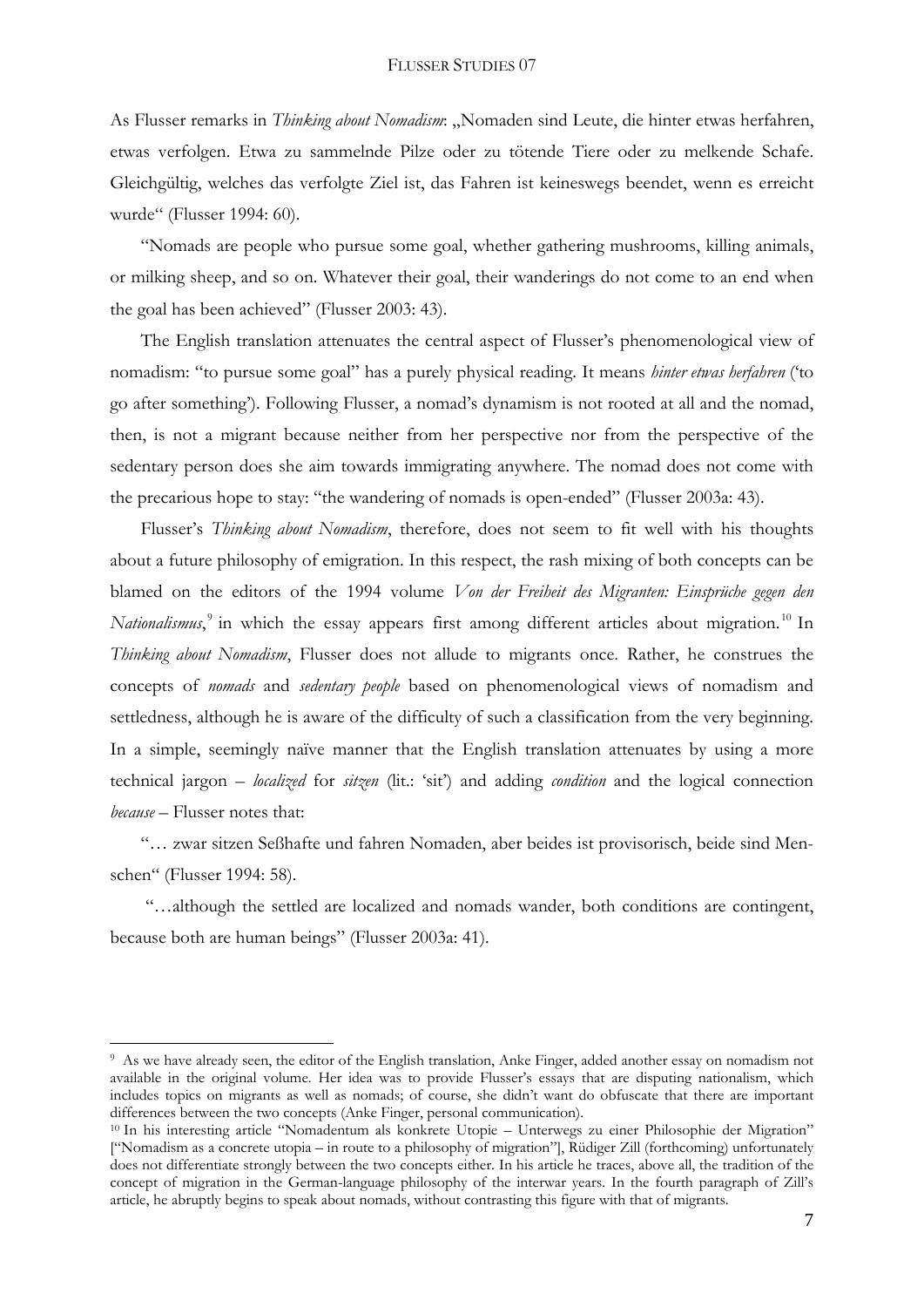Indeed, "both are human beings". The *human factor* acts as the smallest common denominator and eludes conceptual definition that for this reason always remains provisional. The *human factor* is the irreducible complex.

However, my goal here is to understand Flusser's argumentation. This argumentation consists of *assembling* the phenomenological analysis of sedentary people who *sit* and *possess* [*sitzen* : *besitzen*] and nomads who *wander* and *find out* [*fahren* : *erfahren*] 11 in the tripartite periodization of human history:

"Diese beiden phänomenologischen Anschauungen von Seßhaftigkeit und Nomadentum, Sitzen und Fahren, Besitz und Erfahrung, Gewohnheit und Gefahr, sollen nun in die Dreiteilung der Menschheitsspanne in ältere Steinzeit, jüngere Steinzeit und unmittelbare Zukunft eingebaut werden" (Flusser 1994: 62).

"Now we will try to integrate the two phenomenological perspectives of settledness and nomadism, sitting and wandering, possession and experience, habit and danger, into the Paleolithic Age, Neolithic Age, and the Immediate Future, the three-part division of the span of human existence" (Flusser 2003a: 44).

As I have mentioned at the beginning, Flusser refers another time to a metaphor from the field of architecture – *eingebaut* (*assembled*) translated with *integrate*. The construct of ideas, so it appears, can be established quickly: The Stone Age is assumed to be a time of nomadism. But the Neolithic Age turns out to be more complex and leaves the construction a wee bit skew-whiff. The Neolithic Age is not a simple period of settledness, but rather it is characterized by a constant struggle between *sedentary people* and *nomads*. Lasting evidence of this struggle is provided by the Limes Romanus or the Great Wall of China. The relentless dialectic of possession and experience now ends, according to Flusser's thesis (Flusser 2003a: 46), with the actual triumph of nomadism. It is a meteorological victory tearing down our home-made refuge of academic assurance, because "it has become too windy to own anything at all" and "because we [therefore] have begun to live nomadically" (ibd.) Flusser concludes the presentation of his concepts at this point with these two apodictic sentences. A more detailed demonstration was already anticipated within the framework of the phenomenology of sedentary people and nomads. After having confronted *possession* and *experience*, Flusser goes into a lengthy discourse about the meaning of the media for the downfall of settledness, which I would like to discuss in more detail in the following section.

<sup>11</sup> In the German text, Flusser plays with the opposition of *Besitz* ('possession') and *Erfahrung* ('experience') that could read literally as the location object of *sitzen* ('to sit') and the result object of *fahren* ('to wander').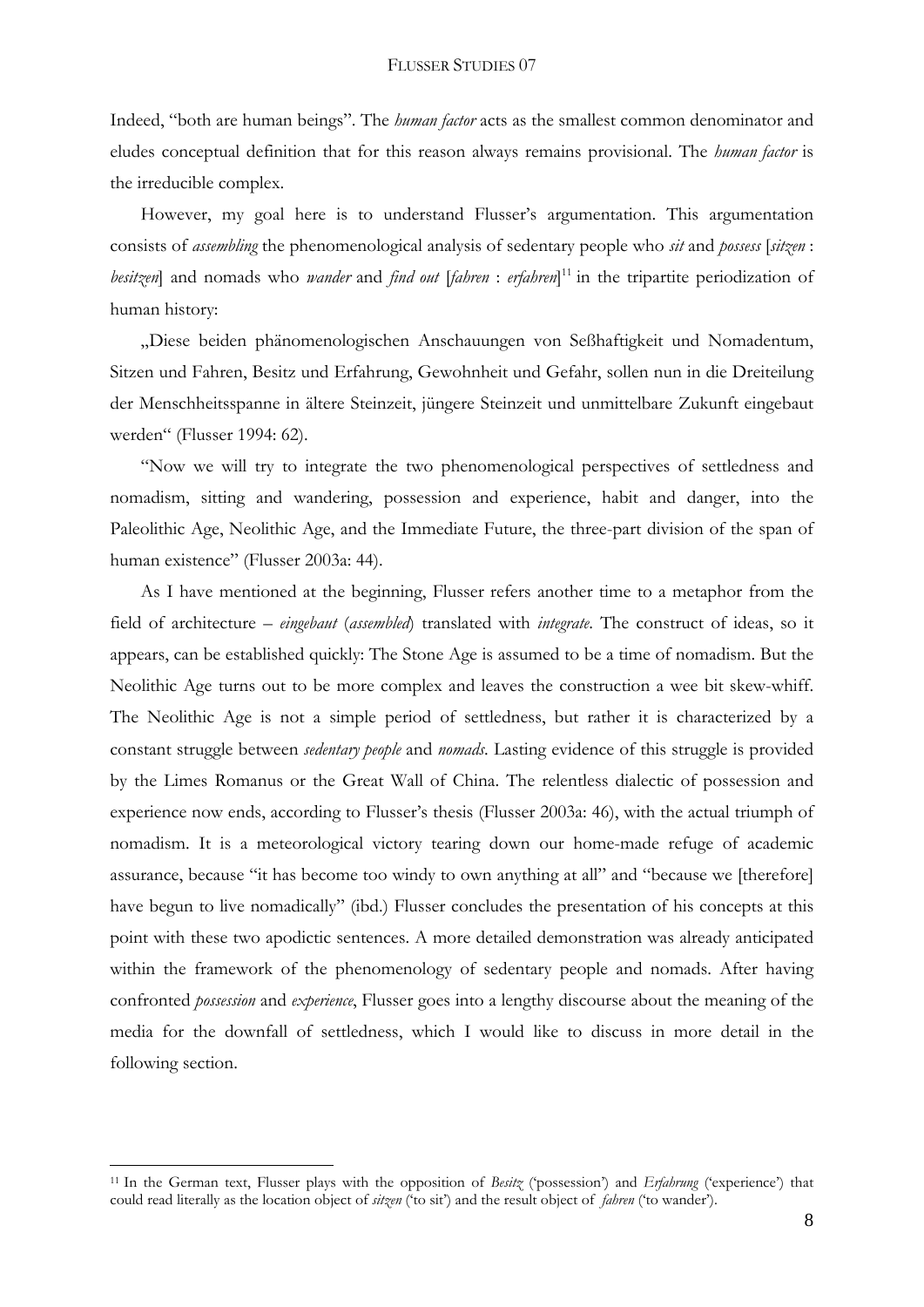# **From Industrial to Information Revolution – toward the End of the Neolithic Age**

At first glance, it seems to be surprising that Flusser does not comment on the changes that modern times brought about a traditional *neolithic* sedentary society: an acceleration of life processes due to the Enlightenment, Emancipation and Industrial Revolution that might be reshaped in terms of nomadization. The fact that modern times are a time of mobility is apparent at least in the  $18<sup>th</sup>$  century, if not even earlier.

Mobility means first of all a physical phenomenon: burgeoning capitalism requires flexible workers who are not tied down to a particular location. The abolishment of serfdom allows a significant part of the working population to relocate from rural regions to urban regions proportionally, based on the demands of industrial production. Legal reforms accompany this process and facilitate labor mobility that leads to large waves of immigration in the young, emerging countries in North- and South America in the  $19<sup>th</sup>$  century. Hence, in its physical aspects mobility leads rather to internal and external migration processes and not to nomadism: two phenomena that should be kept apart and that may be a reason why Flusser does not take the increasing facilities of removal into account. In fact, it is "economics" (Flusser 2003a: 43) that has always led to a certain mobility in sedentary societies, but the reasons for the end of the Neolithic Age is due to the Information Revolution.

Above all, however, the developments in the areas of the new media seem to be a counterproductive factor as far as mobility is concerned. If, as Flusser himself points out, "Information is now distributed to private homes […] It looks as if this rushing about is now purposeless and that it is now finally possible to remain seated" (Flusser 2003a: 42). We will see that Flusser claims that this is an "error", but before discussing his arguments, let us develop the idea of a new settledness caused by the Information Revolution.

In fact, if Flusser states: "communication, not economics, now forms the substructure of the village (society)" (Flusser 2003a: 43), it looks like an implicit hint at the emblematic concept of the *global village*, coined by McLuhan in 1962. Taking *Global village* beyond McLuhan as a concept of space,<sup>12</sup> I would like to approach the following well-known phenomena as aspects of a new settledness.

In a postindustrial period mental work steadily becomes more important in comparison to physical work, and the new media allow this work to be done from home. Therefore, the Information Age appears to facilitate a new type of settledness. Already in McLuhan's time,

<sup>12</sup> McLuhan's concept, however, coined first in *The Gutenberg Galaxy* in 1962, is to be understood more as a temporal concept of an era and appears to not be fully utilized with respect to his imagery of space (cf. McLuhan / Powers 1992). In this small essay, I will abstain from going into a more detailed exegesis.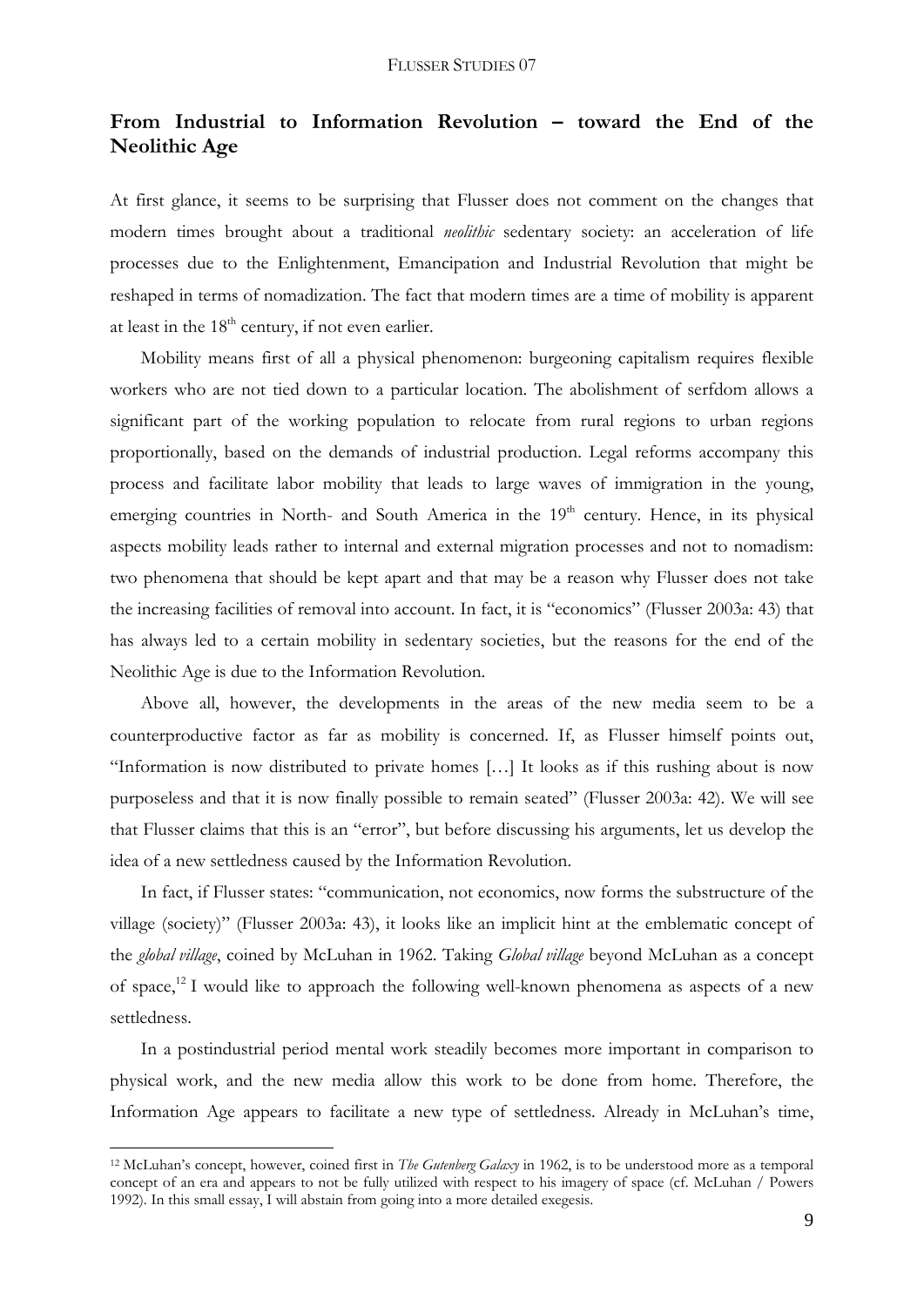newspapers, radio and television seemed sufficient for providing sedentary people with adequate information and, in this respect, satisfied their need for news, learning, and entertainment. With the new media, this is increasing exponentially. In the developed world, the various forms of practically simultaneous telecommunication allow the user to participate in a global exchange of information in real time. With this, not only the standard of knowledge but also the user participation possibilities are approaching a more equal level. The worldwide market presence of multinational companies likewise contributes to the fact that living conditions across national and cultural borders are beginning to increasingly resemble each other: you drink coke, you eat pizza, you buy your furniture at IKEA, etc. Above all, however, the urban-rural contrast appears to be disappearing as a contrast of accessibility to information. Relocating to an information-technical location is becoming increasingly obsolete since information is not restricted to a particular location anymore.

It is fascinating that even before the growing importance of the Internet, which McLuhan did not know about and Flusser could only imagine,<sup>13</sup> these processes were part of thought experiences: As early as the 1960s, the British architectural group Archigram developed a vision, using the slogan *Instant City*, of gradual equalization of information. Large Zeppelins and hot air balloons, according to the idea, should circulate in routine intervals through less urbanized areas and, similar to a wandering circus, should direct a nation-wide informational, educational, and entertainment program (cf. Cook 1972; Mazel-Roca 1994; Asendorf 2006):



Fig.3: Peter Cook (Archigram) "Black Air Ship, a Project by the Archigram Group, London", 1970. Encre sur papier contrecollé sur carton, recouvert d'un film plastique protecteur,  $41.5 \times 29.5$  cm. Coll. du FRAC Centre/Philippe Magnon

<sup>13</sup> In an interview broadcast by the German Television Company Sat1 in 1992 [http://www.youtube.com/watch?v=mRjiODdrJIM] Flusser refers to *Minitel*, a videotext online service launched in France in 1981 and considered one of the world's most successful pre-Internet online services.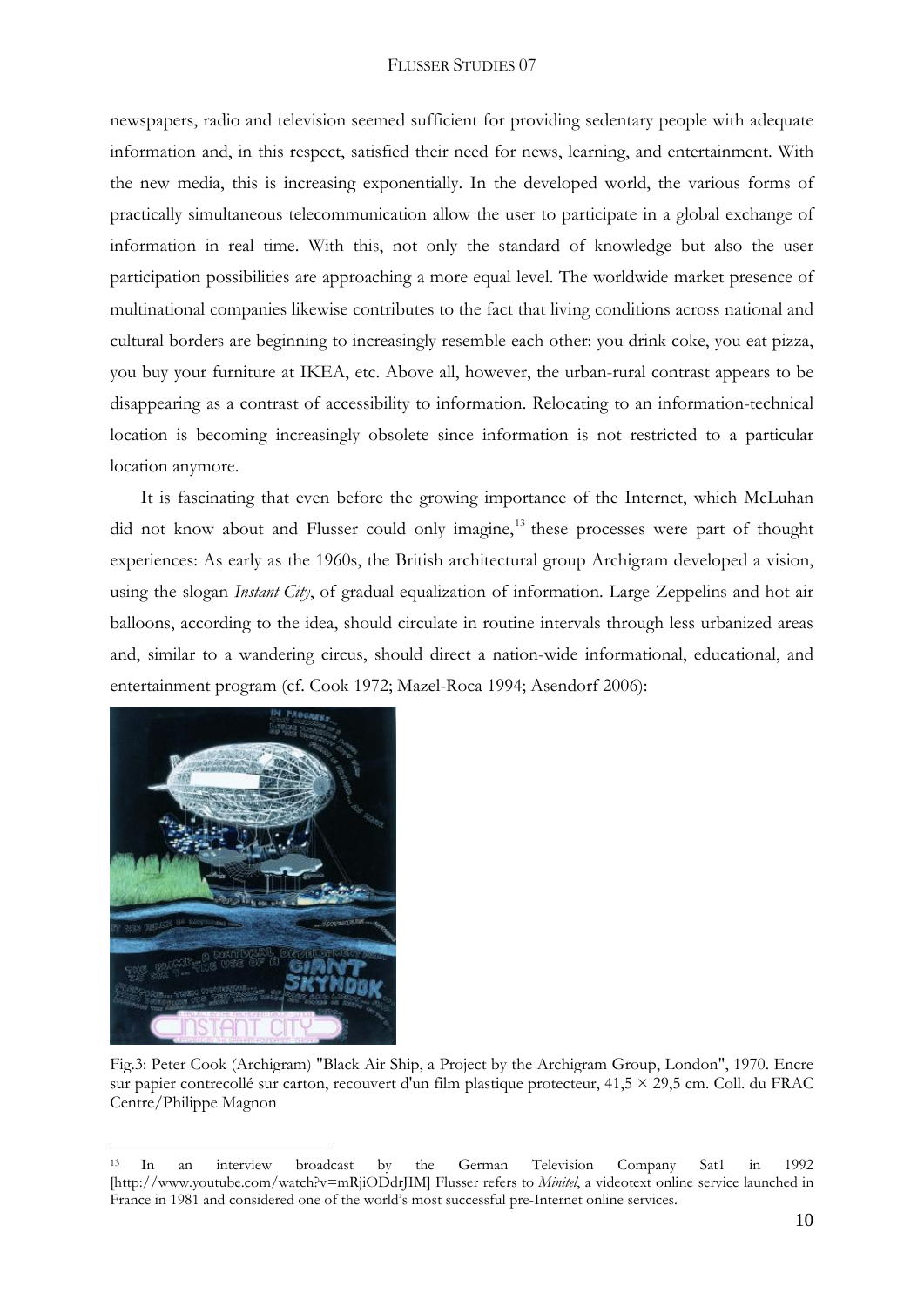

Fig. 4: Peter Cook (Archigram) "Instant City in a Field Long Elevation 1/200°", 1969, 56,5 × 220 cm. Coll. du FRAC Centre/Philippe Magnon

Although from a modern point of view this vision seems grotesque and naïve in its materiality, with the implementation of Internet terminals in practically every household it appears, in fact, to be becoming a slightly modified reality. The difference, however, lies in the fact that Instant City can be considered as nothing more than a collective experience that takes place in a public space. As Flusser points out with respect to the French *Minitel* videotext online service,<sup>14</sup> it is precisely this public space that becomes lost through the wiring of households. The individual is isolated in front of his computer screen and appears to perceive the world from his private haven. Hence, there seem to be plenty of arguments to state that we are becoming more sedentary than ever before. It is precisely at this point that Flusser's critique applies.

# **Gales of media blowing through the global village**

I would like to start this section with a more extensive citation of a passage to which I have already referred fragmentarily: "Leute, die Häuser bewohnen, ohne je durch die Tür zu gehen, waren bisher ,Idioten' im ursprünglichen griechischen Sinne dieses Wortes: Privatleute, die von der Welt nichts wussten. Das hat sich dank der Informationsrevolution geändert: Informationen werden jetzt an Privathäuser verteilt, und gegenwärtig ist jener der Idiot, der durch die Tür ins Öffentliche schreitet. Es sieht so aus, als ob gegenwärtig das Pendeln zwecklos würde und als ob es jetzt tatsächlich möglich geworden wäre, sitzen zu bleiben. Das ist jedoch ein Irrtum" (Flusser 1994: 59-60).

<sup>14</sup> His remarks can be heard, for example, in the aforementioned television interview.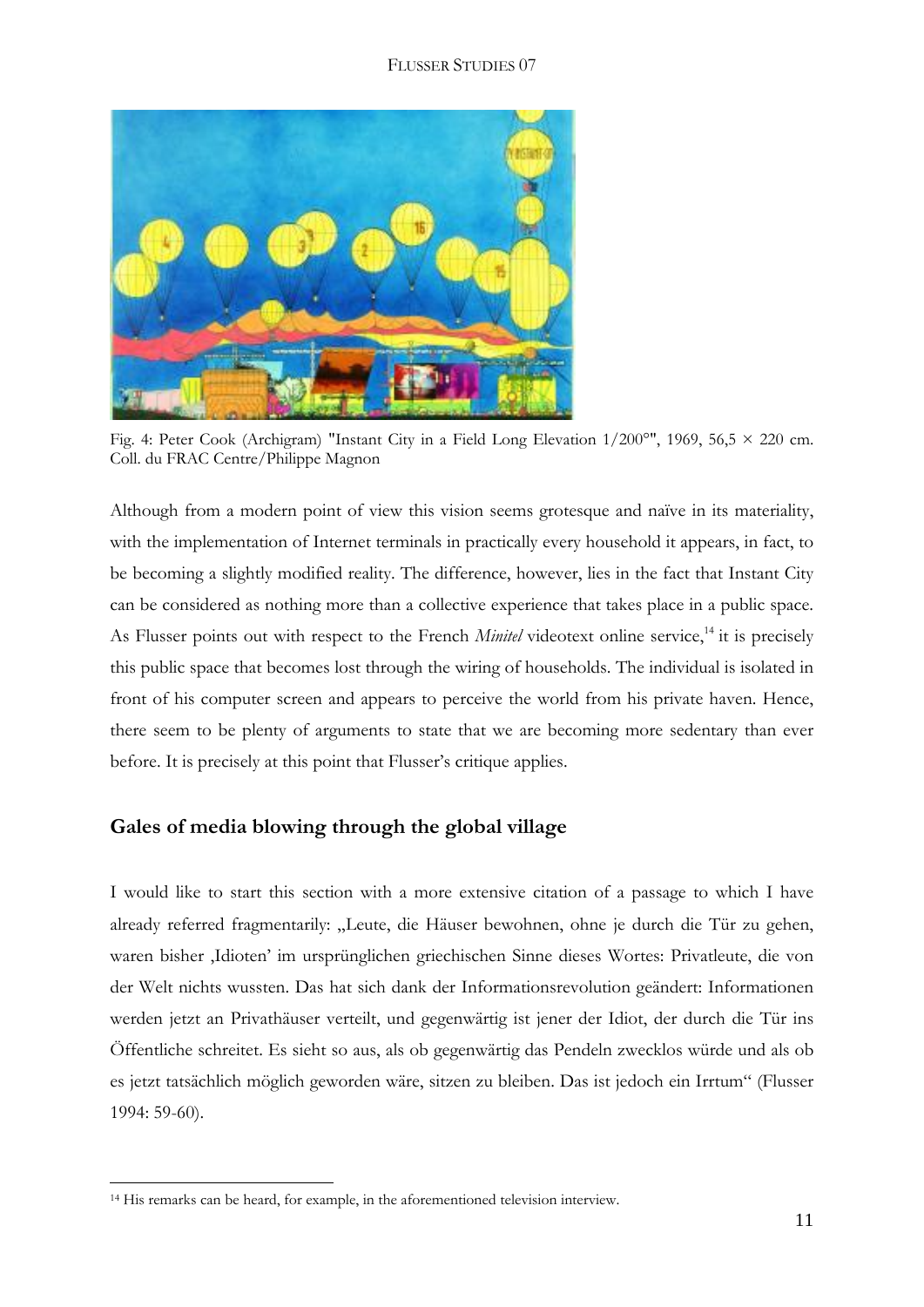"Until now those who never left their homes were seen as 'idiots' in the original Greek sense of the word, that is, private people who knew nothing of the world. That has changed as a result of the Information Revolution. Information is now distributed to private homes, and presently it is the person who leaves his home and goes out in public who is seen as the idiot. It looks as if this rushing about is now purposeless and that it is now finally possible to remain seated. But this would be an error…" (Flusser 2003a: 42)

Why should it be an error that the commuting ("Pendeln") between the private and the public sphere has become purposeless? Why can we not simply sit in front of the television screen, catch up on the news and amuse ourselves, ordering a pizza and a coke online if necessary? Flusser answers this with an image: "Weil nämlich die Informationen, die ins Haus geliefert werden, durch materielle und/oder immaterielle Kanäle laufen, welche die Wände und Dächer durchlöchern. Es zieht im Haus von allen Seiten, die Orkane der Medien sausen hindurch, und es ist unbewohnbar geworden" (Flusser 1994: 60).

"… because the information that is delivered into the home must be carried by material or nonmaterial channels, which puncture roofs and walls. The home has become drafty, as gales of media sweep through from all directions: it has become uninhabitable" (Flusser 2003a: 42)

Flusser's gales of media are not simply an external, quasi contingent phenomenon that penetrates into the peace of our homes, bothers us and drives us out of the house. The media storm, according to Flusser, is the same one that was known in the ancient world as πνεύμα or *spiritus* (Flusser 1994: 61; Flusser 2003a: 43-44)). It penetrates our interior:

"Früher galt es als bezeichnend für den Wind, dass er eine rufende Stimme sei, ein Beruf, eine Berufung, heute gehört zu seiner Charakterisierung, dass er den fassbaren, besitzbaren Grund in Körner zerreibt (kalkuliert), diese zerstreut (dispersiert), um sie dann zu Dünen zu häufen (zu komputieren). Der Wind, dieses gespenstige Unfassbare, der die Nomaden vorantreibt und dessen Ruf sie gehorchen, ist eine Erfahrung, die für uns als Kalkül und Komputation darstellbar wurde. Wir beginnen zu nomadisieren nicht nur, weil der Wind durch unsere durchlöcherten Häuser braust, sondern vor allem auch, weil er in uns hineinfährt" (Flusser 1994: 61).

"In earlier times the wind was held to have a voice that called—a calling that beckoned. Today we deem as characteristic that the wind grinds the tangible, possessable ground into grains of sand (calculates), scatters them to the wind (disperses), and then piles them up in dunes (computes). The wind, this phantasmical intangibility that drives the nomad and whose call he obeys, is an experience that we describe in terms of calculus and computation. We are beginning to live the nomadic life not only because the wind blows through our punctured houses but in particular because it has entered into us" (Flusser 2003a: 44).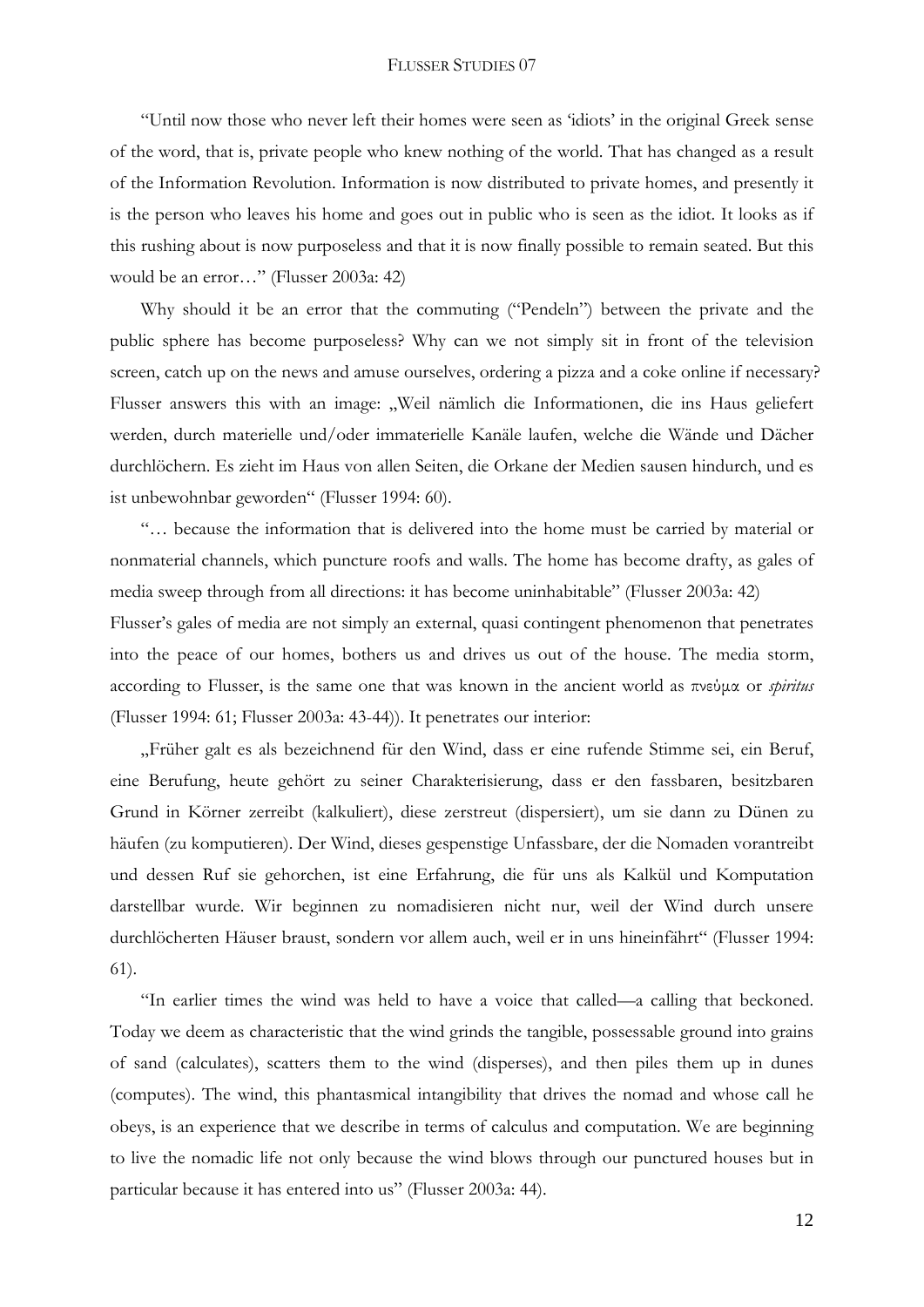The windy vocation ("Berufung"), that inspired the nomad to follow his way, nowadays corresponds to telepresence: although we allegedly sit quietly in front of the computer, with respect to our words, our thoughts, and our image we are elsewhere. We are nomadic via chat and image telephony from one terminal to the next, regardless of where it may be located on the globe, and we have an impact in extremely different locations.

The question is, however, whether *new nomadism* should be solely understood in a metaphorical sense or, perhaps better, in a virtual sense. In the aforementioned television interview about French *Minitel*, Flusser focuses in effect on the phenomenon of telepresence. This *sitting nomadism* that separates the body from its media presence, however, appears to me to be only one aspect of new nomadism. Another unmistakable effect of (post)-modern life is the fact that our physical sphere of activities is also becoming increasingly broader and that we can move around within it at increasing speeds. This is how cheap airline fares have already revolutionized travel habits in Europe. We are increasingly taking off, often leaving just for a short time, to the most remote locations. But the trend towards change is also continuing in the economic and social realms, increasing exponentially in our liberal, postindustrial society. In specific areas of work, of course, and on particular levels of income, it is becoming more and more common to change companies, or even careers; similarly, a liberalization of public expressions of opinion regarding sexual morals eventually has led, probably more so in Europe than in the US, to flexibility in the area of partnership and family that continues to this day and is marked by terms such as *patchwork family* or *successive polygamy*. In all developed countries, a glance at the divorce rate statistics shows that it seems more and more common to change life partners. With Flusser one could argue that it is not an outside contingent mechanism at work here but, instead, a profound dislocation that our basic convictions are experiencing: "We are beginning to live the nomadic life not only because the wind blows through our punctured houses but in particular because it has entered into us" (Flusser 2003a: 44).

Now, one might argue that there is likewise nothing *nomadic* about it if we question our *identity*, our *me*. Is it not true that the radical dislocation of the *self* is a consequence of the great findings of the  $19<sup>th</sup>$  century? A consequence of Darwin's theory of evolution that tears man away from his god-given excellence and turns him into a reconstruction of the ape, of the teachings of Marx and Freud that abstract the will of our intuitive control and prove that it depends on class concerns or, respectively, on the unconscious? And, ultimately, of Saussure's linguistics that revealed that even the meaning of speech is not primarily subject to our intention but rather to a differential game of signs in the system of language that is unclear to the individual? The lack of *living within oneself*, of an *inner settledness* that leads to a nomadism of thought, feelings, and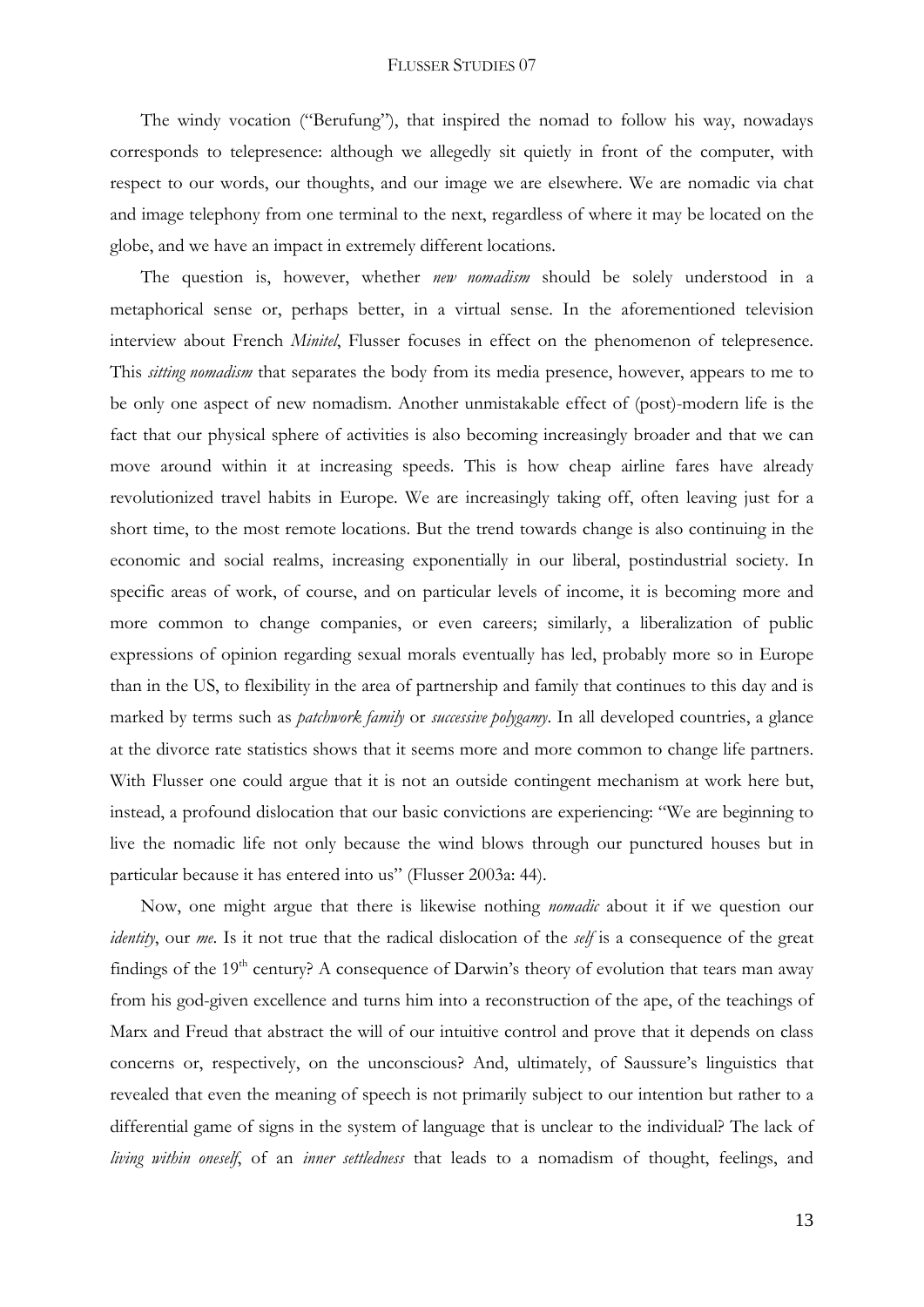comprehension seems in this respect to be a phenomenon that by no means first begins to become virulent in 1990.

The point, however, in my opinion is the following: in the second era of modernity (after the first era during the Age of Enlightenment in the  $17<sup>th</sup>$  and, especially, in the  $18<sup>th</sup>$  centuries) we have freed ourselves from a transcendental conviction that was retained during the first era and can be summarized in terms Kant's philosophy: the conviction of free will, with which it is possible to control the body through consciousness, the spirit through rationality and its language, and the soul through the adoption of a well-founded faith based on reason. In the second era of modernity, although the individual loses his trust in self-awareness as well as in self-control, one's *identity* remains externally controllable. Based on the ideals of the French Revolution, the individual attains his identity as a citizen. It is an identity that develops out of a social network, as it is created and maintained for him by both the civil nation-state, including its fascistic outgrowths, and socialism, with its respective administration and police instruments. Therefore, the gales of media that bring about new nomadism could help to *disperse* identity freeing people from the machinery of the state. I shall scrutinize this aspect in the next section.

## **Catastrophic Freedom as a Chance**

Flusser's *Thinking about Nomadism* concludes with a dialectic evaluation. The end of the Neolithic Age caused by the gales of media is similarly a catastrophe and an act of liberation. It is a catastrophe because it makes our homes unlivable, but, simultaneously, it is also could release us from the jail-like sedentary society (German *gesessen* the participle of *sitzen* ('to sit') is not exactly the same as *gesiedelt* ('settled'), but it also means 'been jailed'): "Wir haben zehntausend Jahre lang gesessen, vielleicht als Strafe für eine Sünde, die wir beim Übergang aus dem Paläolithikum ins Neolithikum begangen haben. Das Paläolithikum mit seinen unzähligen leicht erjagbaren Grasfressern und seinen üppigen Beeren und Pilzen war das Paradies und die Erbsünde bestand vielleicht darin, daß wir uns hingesetzt haben. Aber jetzt haben wir die Strafe abgesessen und werden ins Freie entlassen. Das ist die Katastrophe: daß wir jetzt frei sein müssen. Und das ist auch die Erklärung für das aufkommende Interesse am Nomadentum" (Flusser 1994: 64).

"We have been settled for 10,000 years, perhaps as punishment for a sin that we committed during the transition from the Paleolithic to the Neolithic. The Paleolithic, teeming with easily hunted herbivores and luxuriating in berries and mushrooms, was paradise, and perhaps our original sin consisted in our having settled down in it. But we have served our time and are being released. The catastrophe is that we are now forced to be free. And this explains our emerging interest in nomadism" (Flusser 2003a: 47).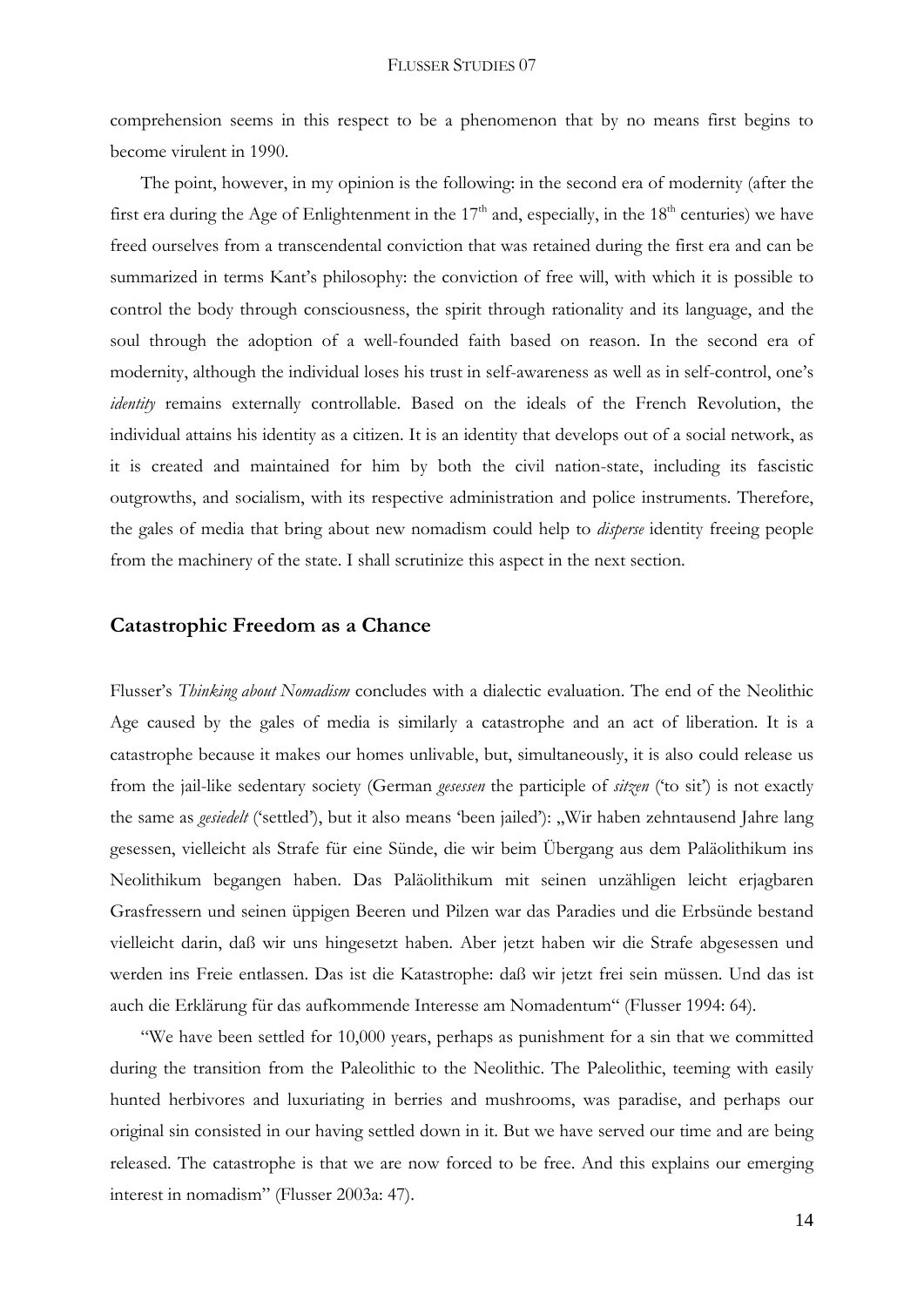To be more specific, the epochal change, "which is even more radical than the assumption of an impending posthistory" (Flusser 2003a: 41), seems to bring with it an increasing weakening of the prison-like state machinery whatever its ideological fundaments are. The identity of the individual is increasingly becoming defined less by her passport, her residence registration or her criminal record: and even the national language acquired during childhood and the patriotic historical truths that are taught in school are becoming less important in a highly mobile, multicultural world. The claim to power of individual state figures is losing ground to political and economic globalization both symbolically and effectively. Multinational organizations and global players are increasingly providing the guidelines around which our daily lives are oriented. This also weakens the traditional national state at the symbolic level: the individual, at least in the *highly-developed* postindustrial societies, is no longer primarily defined as a citizen and subject whose identity is forced upon her by the country whose passport she possesses.

On the other hand, state machinery is long-living. It has been reorganized as, for example, in Russia after the breakdown of the Soviet-Union; it has proved to be able to deal with drastic economic and ideological change as in the case of China's state-capitalism nowadays; and it has been reaffirmed as in the United States by a new wave of nationalism focusing on a new enemy after 9/11. And, of course, also the liberal European Community is a state machinery whose bureaucracy is a considerable constraint to media-inspired *nomadic* activities.

It is obvious that new media could contribute to a liberating loss of sedentary identity, at least when they are, in Flusser's sense, openly structured media that permit a free selection and dialog. The Internet, whose triumph Flusser could only imagine, can be regarded as a prototype of such an open dialogical medium, but, as we have seen especially in the case of China, it can still be blocked and manipulated.

In the Western World at least, in only a few years the Internet has revolutionized communication habits. It makes telepresence possible not only through chatting and image telephony, but it also exponentially increases the amount of information available to the individual in a form that until recently was unimaginable. It is not only a matter of such information that in the past was only accessible to the individual in a universal encyclopedia but also especially of the type of data (text, image, audio files) that one can create and communicate. This might be considered a self-controlled process of memory building, that frees the individual from being just part of an anonymous mass, but it also results in the virtualization of privacy: the ephemeral nature of speech in oral proximity, of movement, and of activity only to be seen by the eye of the present observer recedes behind the electronic recording that characterizes the act of telecommunication. Therefore, the chance that lies in the nomadic freedom of new media is also a burden. The gales of media do not only drive us out of our homes, our external sphere of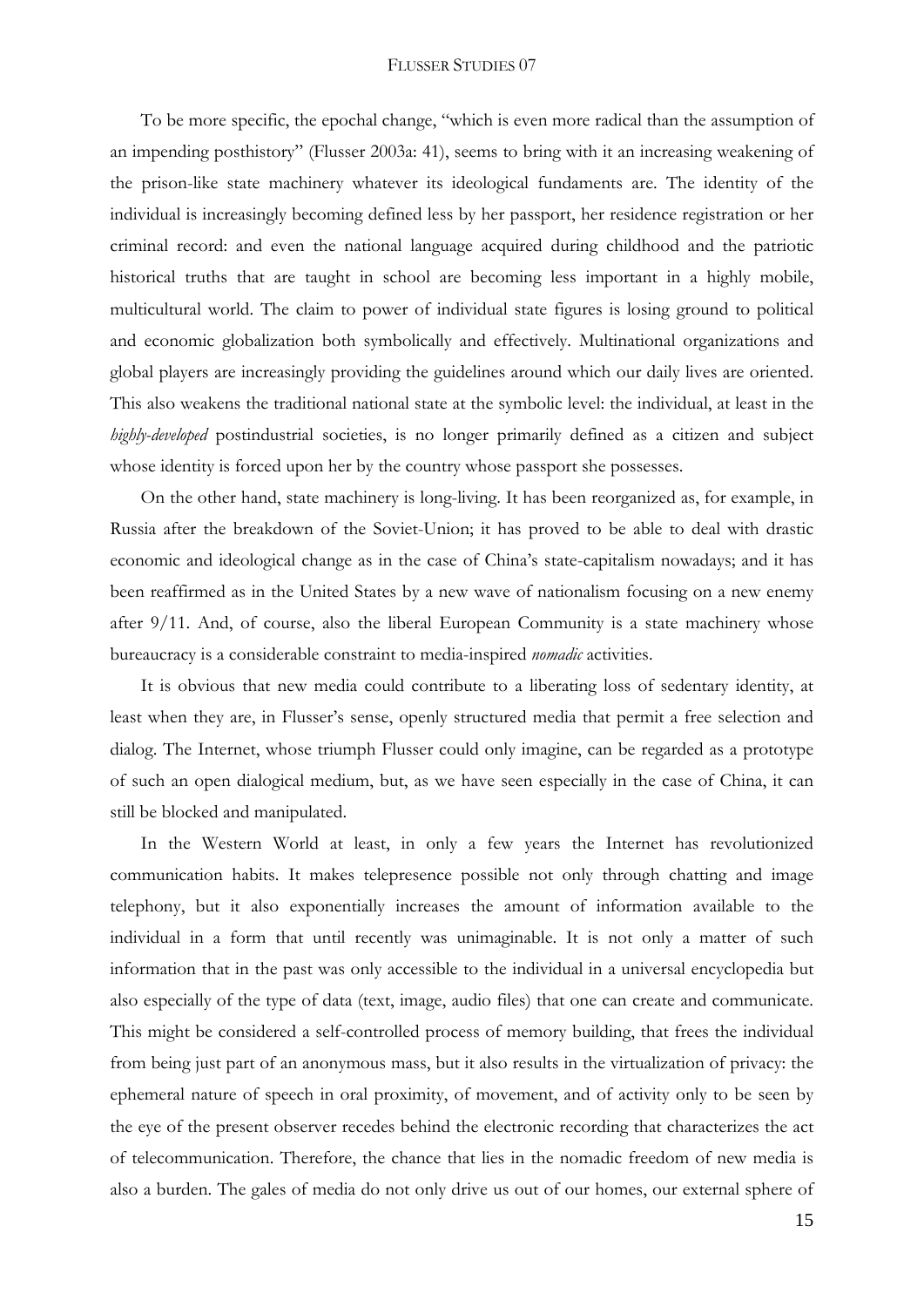privacy, but also affects our internal privacy, externalizing, temporalizing, and fragmentizing the images we have of ourselves.

## **Nomadism of the Body – Nomadism of the Mind**

The uninhabitable effects created by the media channels running through perforated homes, however, raises further questions. Is it solely the telepresence, the continuously mediated *not-beingat-home*, that makes the home unlivable? Regardless of how disoriented and telepresent we may be, do we not remain at least physically comfortable by sitting on our sofa and casually typing on our laptops? Is Flusser's nomadism only a virtual one; a nomadism of the mind and not of the body?

Factually, as already suggested before, this is not the case: Without overextending themselves financially, more and more often middle class Europeans are taking a high-speed train or commercial jet and are physically moving themselves in a radius that far surpasses that of their parents or grandparents 25 or 50 years ago: going to Paris to see an opera, flying to London or New York for the weekend for a quick shopping spree, and, of course, going to the Mediterranean to take a swim. Three weeks of scuba diving in the Philippines or trekking in the Himalayas: something that these days a German high-school teacher's family can afford. Study abroad for several months with the European Socrates Program and, in addition, internships around the world become more and more common among university students, and, as you can read in German lifestyle magazines, several months of downtime, whether for continent-hopping around the world or a pilgrimage to Santiago, have clearly become a career-accompanying component of successful upper-middle-class biographies.

What drives people to live out both sides of telepresence? Is it not only to be somewhere else in the world in mediated spirit while sitting at home, but also the other way around, to leave the spirit at home and to move the body? Perhaps it is the desperate wish to reconstruct an experiential oneness, i.e., a reconciliation of both physical and mental experiences that through mediated spatialization of our existence literally slides further and further away. Perhaps, however, we are now on the brink of a simple revenge of our bodies from which our spirit is trying in vain to liberate itself in modern times. Instead of grounding our spirit in front of the computer during its virtual getaways, the body is now moving ahead of the spirit, moving increasingly faster and increasingly farther around the world, and is forcing the spirit to play the role of the rearguard. The divergence of spiritual and physical presence, however, seems to be the mainspring that does not allow the *post-modern nomads* to find peace and, differently than the discovery travelers of the modern times, does not lead them to a destination: instead, and against every belief in advancement in general, it forces them into an oscillating movement of cultural practices.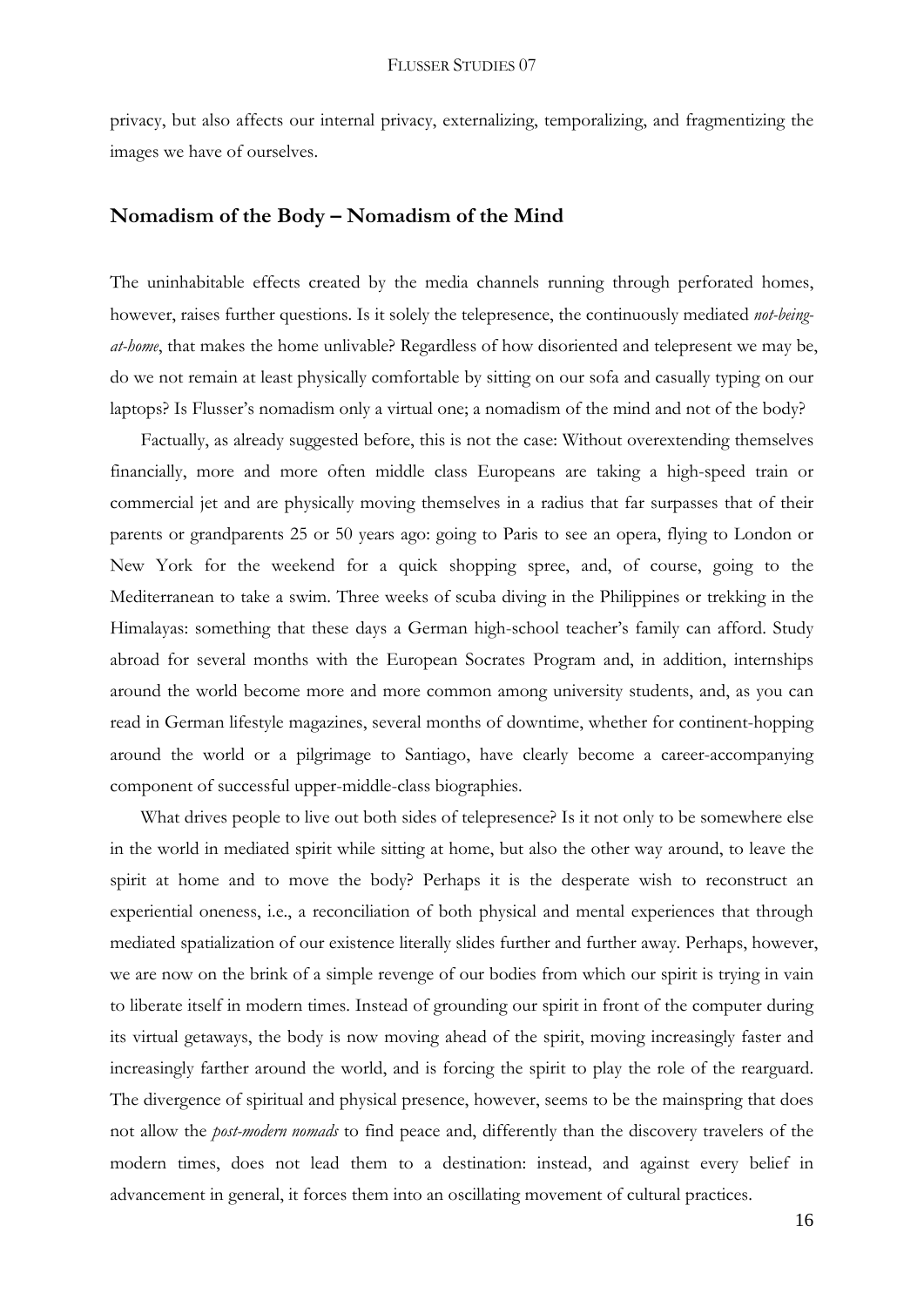## **Alternating the Nomad with the Idiot – an Outlook**

Is the catastrophic freedom now really adequately named with the term *nomad*? Are traditional nomads now so *free* to be fruitful as an allegory? Isabel Toral-Niehoff (2002) answers in the negative in her meticulous analysis of traditional nomadic life, claiming that because of his strong social constraints, the nomad is not at all suitable for freedom fantasies. This objection should not be dismissed; however, nor does post-modern nomadic life take place in a social vacuum. The free choice of nomadism with respect to the social-economic or politically-compelled emigration is connected to social and economic constraints. The post-modern nomad comes from a social stratum that provides her with the financial means and necessary knowledge for her rambles. For this reason, post-modern nomads effectively form a transnational clan that causes tension for all of those who, for lack of resources, remain sedentary or for those who, out of completely different reasons than that of a media storm are forced into a migrant existence. Therefore, media based nomadism is only a part of life nowadays, and it seems to be still a little bit early to claim a radical epochal change as Flusser did in 1990.

Liberating nomadism surely has its appeal for all of those who can afford it. Yet constant telepresence in a divergence of body and spirit also harbors the danger of burnouts, of chronic exhaustion. It therefore seems more and more important to consider an alternative model, a compensatory concept for post-modern nomadism. Such a model could perhaps be concretized in the conceptual figure of the *idiot*.

In Flusser's *Thinking about Nomadism* we read that within a sedentary lifestyle, the apolitical existence of idiots is pitted against the civic fulfillment of duties: "Until now those who never left their homes were seen as 'idiots' in the original Greek sense of the word, that is, private people who knew nothing of the world" (Flusser 2003a: 43). The idiot who closes her ears in order to not hear the political message is, like the nomad, not a useful community member. While the nomad projects open antagonism to the sedentary person and flees only, to speak with Deleuze / Guattari, to build her war machinery in the seclusion of her deserts, the idiot steadily remains passive. The idiot obeys, but she does not fulfill her duties. Whereas the extroverted madmen are locked away and in extreme cases exterminated, the dim-witted idiots are ignored and scorned. Precisely here lies the wisdom of idiocy as a survival strategy. Stopping more often when others rush, marveling in the fascination of ephemerals, enjoying slowness and simply temporarily turning off the flow of information: these could be prescriptions for fleeing from nomadic stress as well as from sedentary imprisonment. And perhaps this is the method: to learn to alternate between being a nomad and an idiot, to sometimes act faster and sometimes slower than the totalizing train of long-living sedentary institutions, in order to elude them as much as possible.